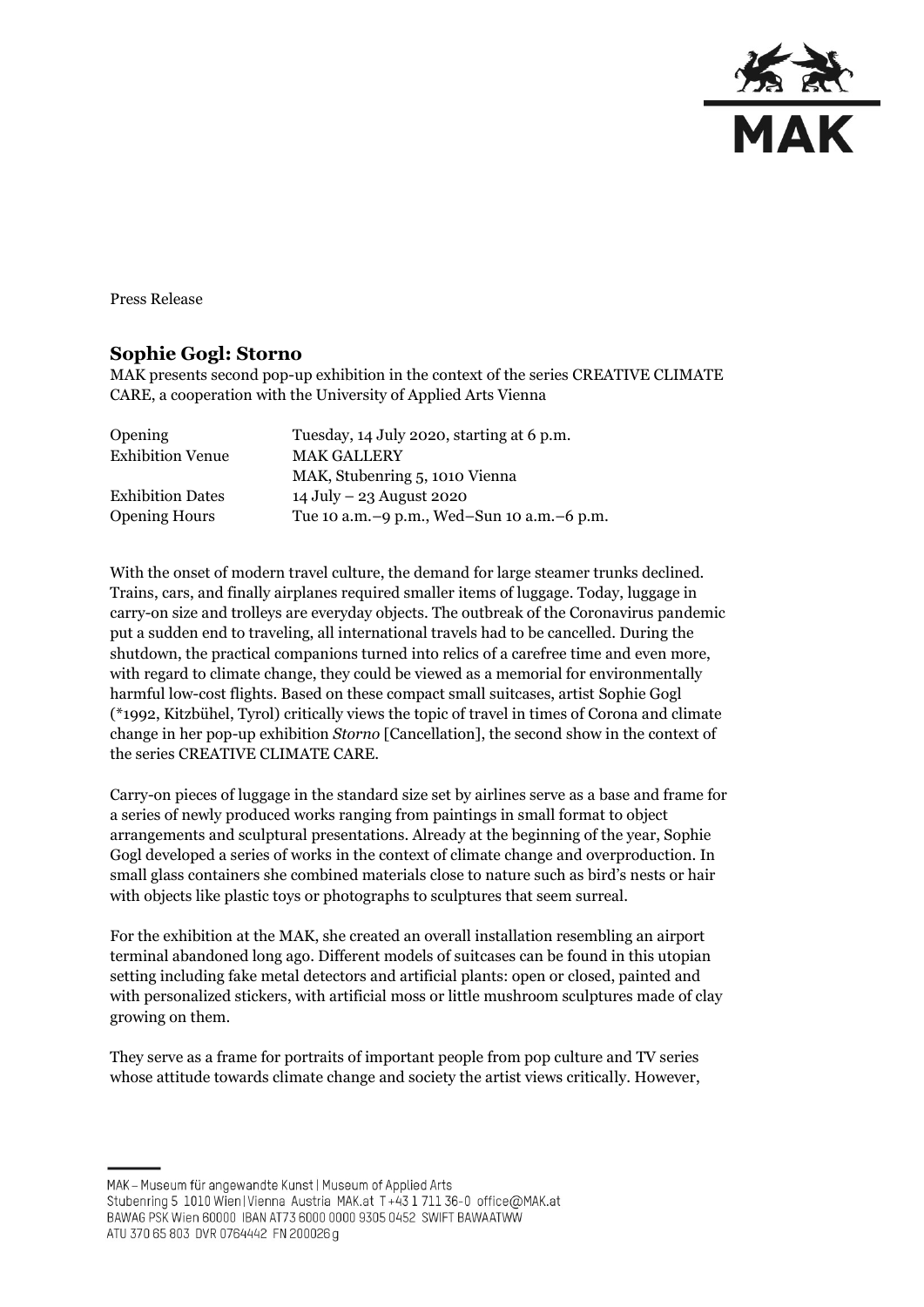

they also act as containers for arrangements of objects and sculptures which are "preserved" in a kind of "microclimate" as relics and snapshots of our consumer society.

The artist also addresses the fact that the production of travel luggage was once a craftsmanship that today has become a low-cost production mostly in low-wage countries. Nowadays, neither traveling nor the production of luggage is a sustainable and environmentally conscious activity. Both have become a "disposable product" and a factor impacting the current climate crisis.

With *Storno*, Sophie Gogl aims at honoring a temporary era of downtime and "antispectacle" (cf. Guy Debord, *Society of the Spectacle*, 1967) in which we are forced to engage in the present. The scenery of the exhibition is not only a place to reflect upon the climate situation in the context of the COVID crisis but also a place of deception: Are we really at the airport? And if so, given that for weeks it was considered a luxury to move freely in the area we live in, what for? The visit to the museum turns into a journey and a newly gained spectacle.

Sophie Gogl completed her graduate degree in Fine Arts: Painting and Animated Film at the University of Applied Arts Vienna in 2017. She is represented by the Viennese gallery Zeller van Almsick [\(www.zellervanalmsick.com/sophiegogl\)](https://www.zellervanalmsick.com/sophiegogl).

With the exhibition cooperation CREATIVE CLIMATE CARE, the MAK and the University of Applied Arts Vienna are giving five graduates of the University of Applied Arts selected by a jury the opportunity of each exhibiting in the MAK GALLERY for three weeks. The series addresses the contribution of design, architecture, and art towards the development of a new mindset for active climate care and is simultaneously also the starting point for the MAK GALLERY to permanently perform as the CREATIVE CLIMATE CARE GALLERY in the future.

CREATIVE CLIMATE CARE started off with Florian Semlitsch. Sophie Gogl will be followed by works by Chien-hua Huang, Martina Menegon, and Antonia Rippel-Stefanska.

Press photos are available for download at MAK.at/en/press